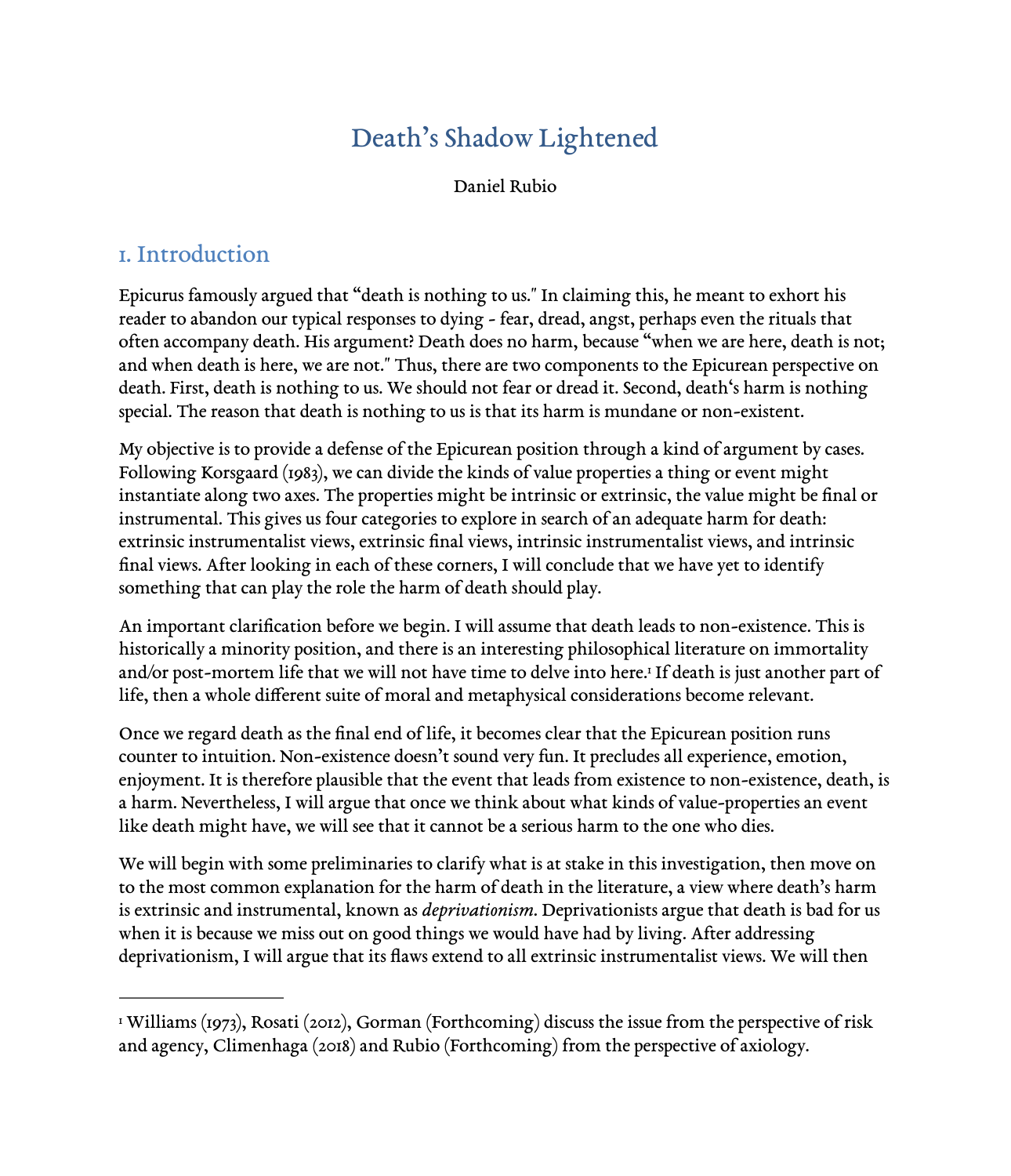turn our attention to intrinscalist views. Once we have identifed the faw in views where the harm of death is intrinsic, we will move on to views where it is extrinsic but fnal. We will conclude that none of these types of view is adequate.

## 2. Preliminaries

Before we launch fully into our exploration, it is worth taking a moment to clarify what is at stake in the debate over the badness of death. Epicurus's challenge is to the way we treat death in our emotional lives and moral reasoning. To meet the challenge, the anti-Epicurean must provide an account of the badness of death that is up to the task. Just fnding something bad and associated with dying isn't enough.

We can see this by recalling that 'harm,' like 'tall,' is a gradable adjective. That means that it renders, in the context of utterance, a binary judgment on a phenomenon that comes in degrees. Facts about who or what is tall depend on facts about height combined with context. In the context of a 4th grade basketball league, a guard who stands six feet is tall. Very tall. In the context of the National Basketball Association, a guard who stands six feet is not only not tall, but downright short.

In fact, given the right context, any height can count as 'tall.' Even heights, such as twelve inches, that are in most normal contexts not remotely tall. As with height so with harm. By correctly massaging context, we could make an event that in normal contexts does not count as a harm into one by fnding some bad thing associated with it. What matters is not whether, when context has been sufficiently shifted, death can count as a harm. What matters is that it count as the right kind of harm in order for it to play the role that it does in our emotional and moral lives.

<span id="page-1-1"></span>And what role is that? One of the worst events that can befall a person. We go to efforts large and small to avoid dying, from altering our course as we walk across town to avoid being hit by cars to allowing surgeons to cut into our bodies and remove our organs (inficting considerable pain, despite their best eforts) in order to postpone death, even only for a few years. The penalty of death is assigned only to the worst crimes, and is routinely called the ultimate punishment. The harm of death must typically be very great to warrant its role.<sup>2</sup>

<span id="page-1-0"></span><sup>&</sup>lt;sup>[2](#page-1-1)</sup> This is not uncontroversial. McMahan (2002) argues that some of the role death occupies in our moral reasoning, such as the wrongness of killing, it occupies because of other factors such as killing showing a lack of respect for persons. But he does grant (p. 95-96) that it occupies *some* of its roles in virtue of the harm it causes, and this will be sufficient.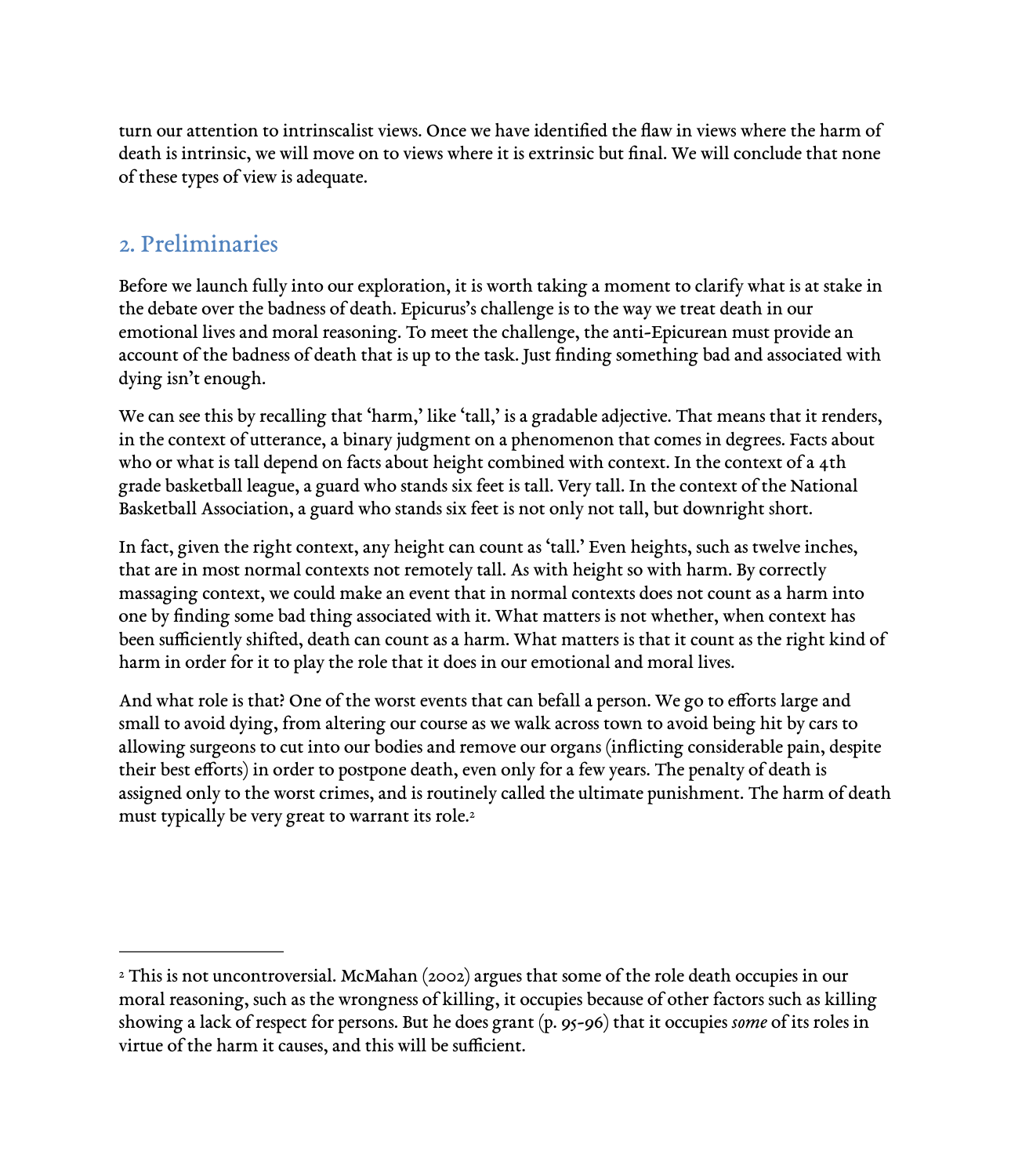## 3. Argument

The central argument is a kind of argument by cases. Using the twin axes of intrinsic/extrinsic and fnal/instrumental, we can map out the space of possible value-properties. There are four possible types: extrinsic instrumental value, extrinsic fnal value, instrinsic instrumental value, and intrinsic fnal value. Because the most common view falls under the extrinsicalist instrumentalist banner, we will start there. Next we will discuss intrinsicalist views, because in so doing we will learn some things that will be useful in discussing extrinsicalist fnal views, the discussion of which is reserved for the end. Since these exhaust the possible types of value property, an argument that the harm of death (more precisely: a harm adequate to the role of death in our typical theorizing) is not in any of them is an argument that death is not harmful. That is our conclusion.

## 3.1 Against Extrinsicalist Instrumentalist Views

First I will argue that extrinsicalist views don't deliver an adequate harm for death. I will begin by attacking deprivationism, the premier account of the harm of death. Once I have argued that it is inadequate to play the role the harm of death must play for death to occupy the role it does, I will argue that the faw in deprivationism generalizes to views where the badness of death is extrinsic.

### 3.1.1 Deprivationism

What is now the majority response to the Epicurean challenge came to contemporary attention in Nagel's classic (1970) "Death." There, Nagel argued that death is bad and to be feared because dying deprives us of potential future goods. Thus death's harm is a kind of opportunity cost; there are so many better things we could be doing while we are busy being dead. Later authors have developed Nagel's suggestion into the view now known as deprivationism. Deprivationists locate the harm of death in the loss of the goods that the deceased would have gained, had she failed to die.

I think the deprivationist response is mistaken. Loss of goods one would have had, even modulated by any of the various epicycles that have been built into deprivationist views, may in some contexts amount to harm. But simply fnding something that is in some contexts a harm and associated with death is at best a pyrrhic response to the Epicurean challenge. Death has a distinctive role in our emotional life and in our moral thinking. The Epicurean challenge is, in its essence, a challenge to whether death really should occupy that role. A response to the epicurean that fnds something harmful and associated with death but not ft to fll death's distinctive moral role does not successfully meet the challenge.

<span id="page-2-1"></span>Deprivationism comes in various favors. Feldman's Total Life View asks us to compare the total value of the life actually lived with the value of the life the person who died would have lived had they not died, with the harm of the death being the difference between the lives.<sup>3</sup> Jeff McMahan's Interest

<span id="page-2-0"></span><sup>&</sup>lt;sup>[3](#page-2-1)</sup> Feldman (1992).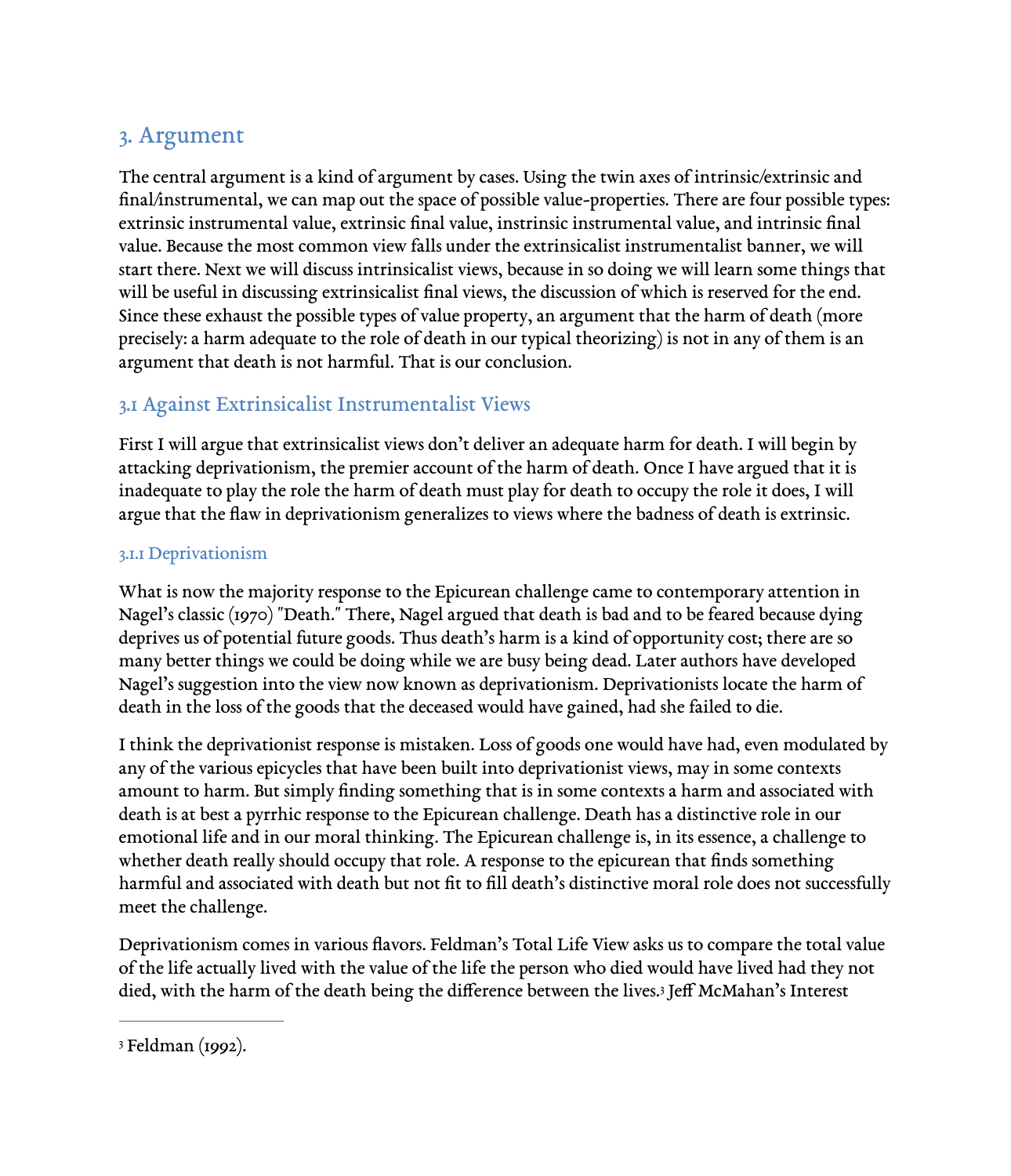Relative view takes into account Parft's argument that as the R-relations tying our present to our future selves thin, our present interest in future benefts diminishes. Thus, unlike Feldman's version of the view, McMahan's modulates the value of the goods one would have received but for dying by psychological connectedness to the potential future self who would have enjoyed them.These are not [4](#page-3-0) the only favors, but they are representative.

<span id="page-3-3"></span>What they have in common is that they regard the harm of death as a kind of opportunity cost. Opportunity costs are those costs we incur by refraining to do things that would be benefcial. For example, I might have two opportunities for spending my afternoon: I could pay to go to the concert, or I could visit the art exhibit for free. Even though visiting the art exhibit has no direct cost, it does involve an opportunity cost. The concert is a one-of event, and if I skip it I won't be able to experience it. By going to the exhibit I forfeit my opportunity to go to the concert. I incur an opportunity cost.

<span id="page-3-4"></span>Almost everything we do carries opportunity cost. Time and resources are limited; by choosing to do some things, we exclude ourselves from doing others. We are deprived of them. If, as deprivationists contend, this is a kind of *prima facie* harm<sup>[5](#page-3-1)</sup>, the badness associated with dying is no different in kind from a very mundane sort of badness. A badness associated with many events in our lives, since all choices involve opportunity costs. The only diference may be in degree. Of course, if the things we give up as opportunity costs are not as good as the things we give them up for then the *prima facie* harms are not always all-things-considered harms. They may be compensated or canceled out by the goods we only gained by incurring them.

This means that death only harms an individual if the life they would have lived had they not died is an improvement on their actual life. Depending on the details of the deprivationist view, anyone whose total life value, or interest-relative life value, or remaining life value, would be worsened by surviving is benefted by their death. Deprivationists claim this as a feature of the view:

<span id="page-3-5"></span>Deprivationism implies that when death takes a good life from its victim, that person's death is bad. Conversely, it entails that when death keeps a person from living a bad life, it is good for that person. It also gives us an extent to which death is good or bad: the more of a good life it takes away, the worse it is; the more of a bad life it takes away, the better it is. These are intuitively the right answers to the questions: under what circumstances is death bad, and when it is bad, how bad is it?[6](#page-3-2)

<span id="page-3-0"></span>McMahan (2002). [4](#page-3-3)

<span id="page-3-1"></span> $\frac{s}{2}$  See Broome (2012), Timmerman (2019), and Bradley (2009) for explicit endorsement.

<span id="page-3-2"></span> $6$  Bradley (2009) p. 51-52.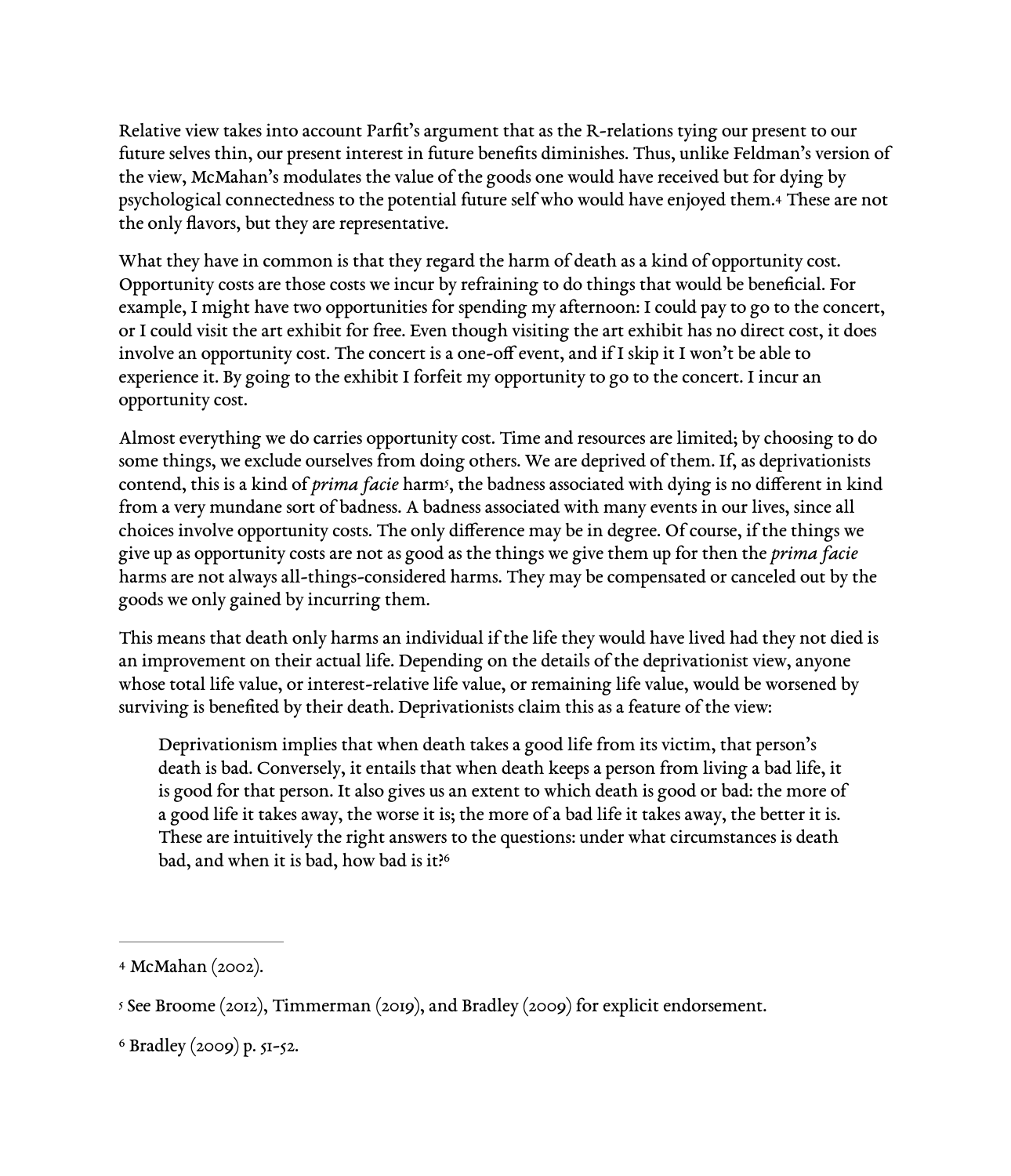However, this gives rise to some problem cases for the deprivationist that it will be good to examine before we deliver our objection, since it will allow us to put the various nuances and refnements deprivationists have used to supplement their core view on the table, which we state here:

core deprivationism: an individual's death harms them by (and to the extent it does) depriving them of the goods that they would have obtained had they not died.

The frst problem comes from the context-sensitivity inherent in conditional claims. Consider the following case adapted from from McMahan (2002):

young pedestrian: Phillip is an unfortunate 20 year old. At around noon, he crossed the street. Unfortunately, halfway across the street, he is hit by a careless driver and instantly killed. Unbeknownst to Phillip or anyone else, he also had an aneurysm building that would have burst and killed him a week later. The presence of the aneurysm was casually irrelevant to the way Phillip actually died.

In young pedestrian, what should a deprivationist say about the harm Phillip's death inficted on him? For simplicity, we will assume that Phillip has been enjoying an average-valued life, and nothing noteworthy (good or ill) would have happened to him in the fnal week.

<span id="page-4-3"></span>A natural thing to do here is to consult theories of the semantics of counterfactuals. Robert Stalnaker's (1968) theory bids us look at the nearest possible world where Phillip is not hit by a car at noon and see what happens.<sup>[7](#page-4-0)</sup> However, nearness is generally reckoned by something like objective similarity, and in the most objectively similar worlds to actuality when Phillip is not killed by a car at noon, he's killed by that same car - moving a bit faster or slower - right around noon. Thus, his death will be of almost no consequence to him. A few moments makes little diference.

Of course, this isn't what we were after. The goal is to remove any car accident during the street crossing, not just one that happens precisely at noon. But even so, this buys Phillip an extra week at most. And yet his death seems more tragic than that.

<span id="page-4-5"></span><span id="page-4-4"></span>At this point deprivationists point to the variability and context-sensitivity of both eventindividuation<sup>8</sup>and counterfactuals.<sup>9</sup> Perhaps the relevant counterfactual ignores the specific way in which Phillip dies and focuses instead on his dying young. Perhaps a friendly context selects a custom similarity relation between worlds so that a world missing both the accident and the aneurysm counts

<span id="page-4-0"></span>David Lewis's (1973) view is similar, but allows for both ties for nearest world and cases where there is [7](#page-4-3) no nearest world, a complication we wish to ignore for now.

<span id="page-4-1"></span>Feldman (1991), McMahan (2002). [8](#page-4-4)

<span id="page-4-2"></span> $9$  Bradley (2009).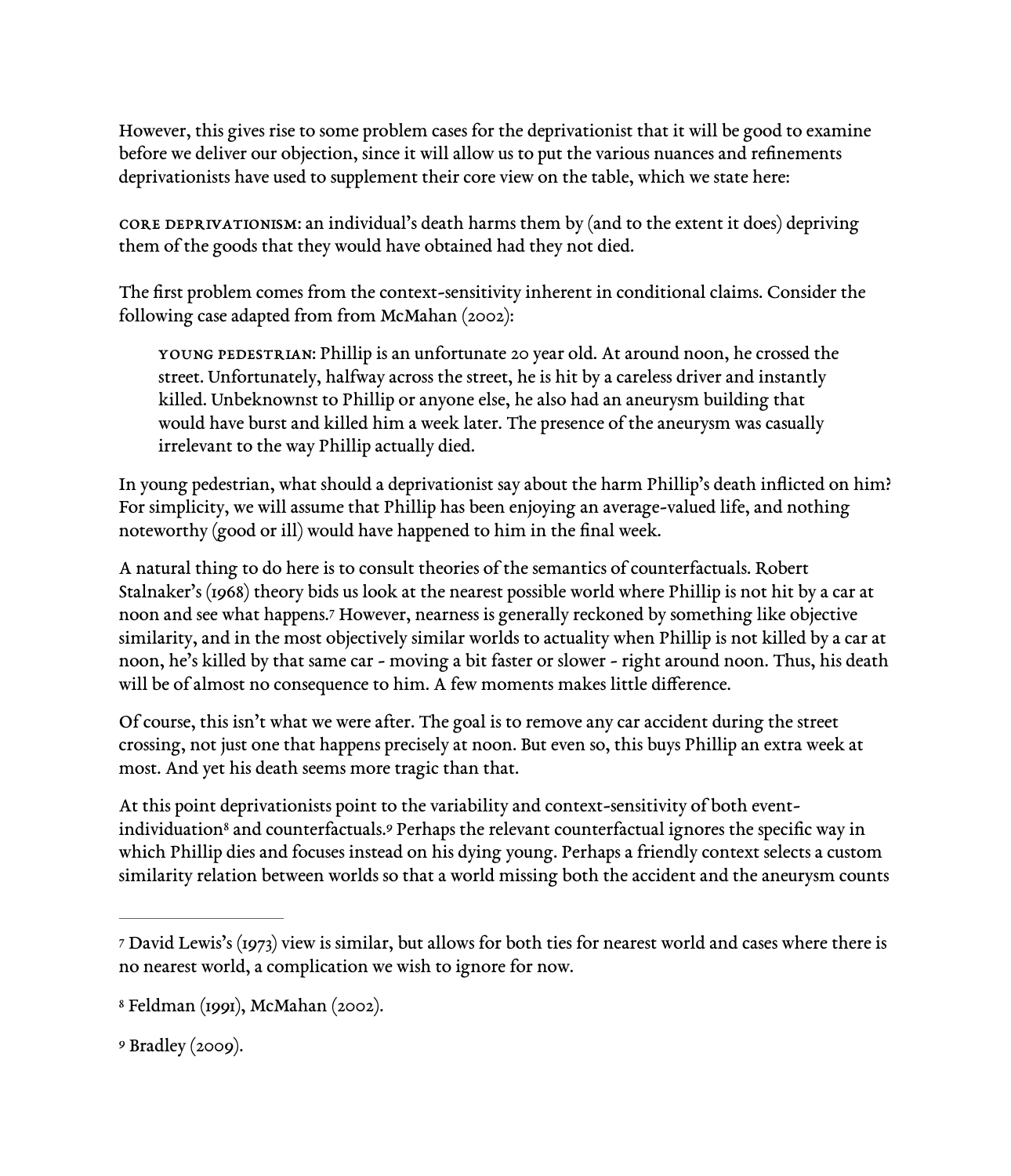as closest[.](#page-5-0) There are a variety of moves to make here, without a clear best option.<sup>[10](#page-5-0)</sup> The exact details won't be relevant, but it will be important to remember that we must do something to get around this problem beyond simply appealing to the best natural-language semantics for 'would.'

A second problem case was introduced by Kai Draper (1999). Draper noted that certain absences, certain non-events, that seem to carry the same kind of harm as death strike us as trivial. This is an important observation. Draper asks us to consider a case like the following:

<span id="page-5-3"></span>the lamp: Alice is traveling on a plane to her tour of Europe. During her fight, she is served a mundane snack. Perhaps pretzels. With her snack, there is no lamp containing a benevolent genie who will grant her wishes. As a result of not being given a magic lamp on her fight, Alice goes on to have a perfectly acceptable but mundane life, far less good than she would have had had she been given a magic lamp.

On a permissive reading of what counts as a deprivation, Alice has sufered a grave deprivationist harm at snacktime. Comparing the total value of her actual life to that of her lamp-having life, even modulated by interest-relativity, yields a decisive judgment in favor of the latter. By not getting the lamp, she misses out on all sorts of goods that she would have had were she to have gotten it. Of course, there is no such lamp, but that's a contingent and empirical matter.

This is completely counterintuitive. Alice was not harmed by not receiving a magic lamp. But she did miss out on ever so many goods by not receiving it. It looks like it takes more than missing out on goods you would have obtained, had things gone diferently, to be actually harmed.

<span id="page-5-5"></span><span id="page-5-4"></span>Deprivationists have had diferent reactions to this example. Some embrace it as a harm and explain our intuition that it is not by appeal to a distinction between what is harmful to us and what it is rational to feel in response to an event. Perhaps some even very grave harms don't merit concern.<sup>[11](#page-5-1)</sup> Others attempt to offer adjustments to CORE DEPRIVATIONISM so that not all deprivations count toward making an event harmful, but only a special class. This is Draper's proposed solution, restricting the goods deprived by dying to those goods the deceased had a reasonable expectation of enjoying.<sup>[12](#page-5-2)</sup> Alternatives to this might include a restriction to goods the deceased had or would have had a right to, or goods that it was really possible for the deceased to receive (assuming that magical

<span id="page-5-0"></span><sup>&</sup>lt;sup>[10](#page-5-3)</sup> McMahan (2002).

<span id="page-5-1"></span> $\text{ }^{\text{II}}$  Bradley (2009).

<span id="page-5-2"></span> $12$  Draper (1999).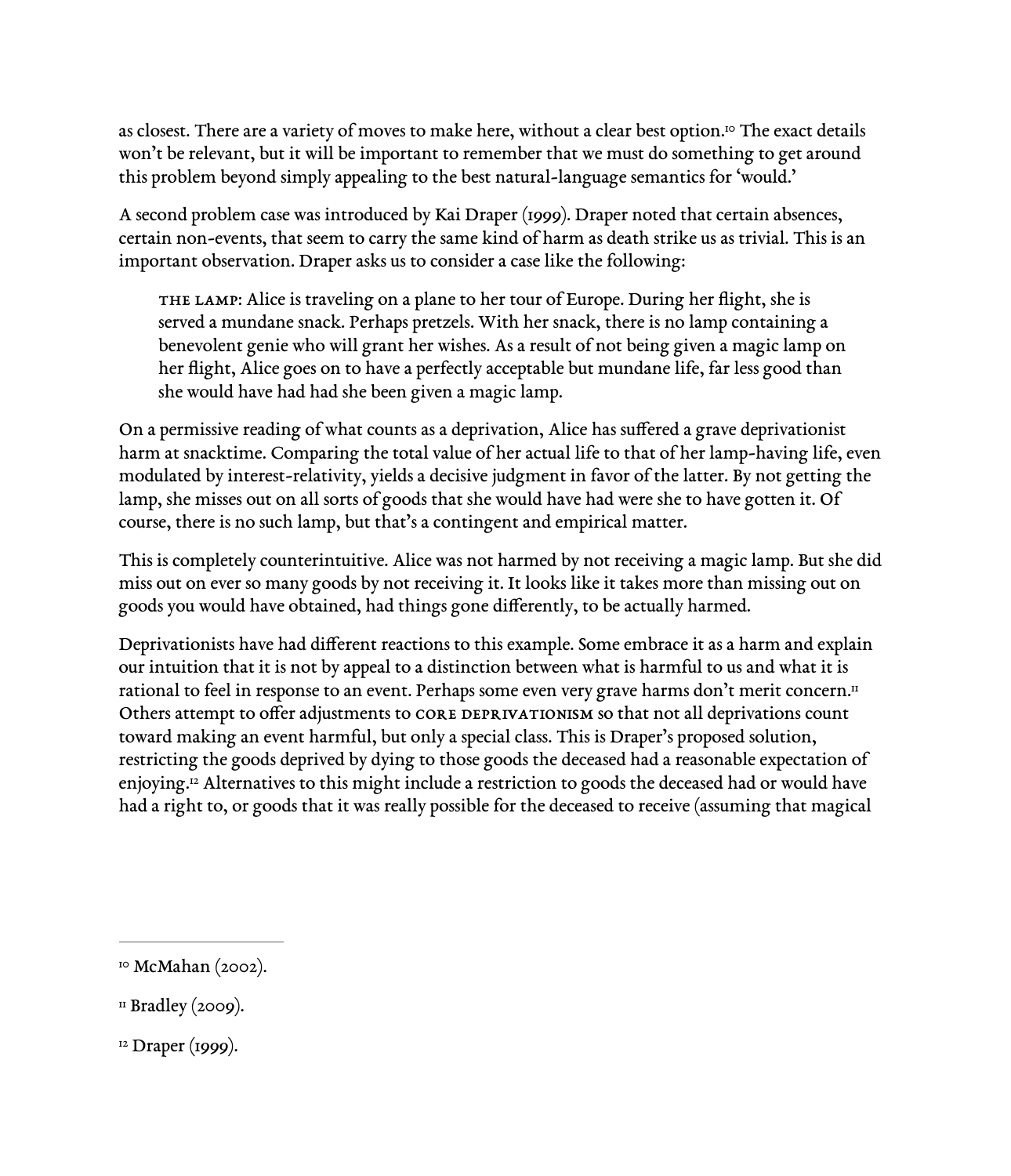<span id="page-6-1"></span>lamps are not, in fact, consistent with what science and history tell us about our world). Still others embrace it as a harm but without any sort of explanation for the intuition.<sup>[13](#page-6-0)</sup>

Some of these responses seem reasonable. After all, it would be absurd to count each moment a grave misfortune simply because we are not receiving a genie's favor at that moment, a favor that would likely be much better for us than whatever it is we happen to be doing. There is something fantastical about the idea of missing the lamp as a deprivation that makes responses like Draper's and Bradley's seem apt. But the lamp problem points us to a structural faw in deprivationism. Not all deprivations are equal, and we react much more severely to the deprivations of death than we do other deprivations, even those that are more severe by the lights of a total life or even an interest-relative view.

However, we do not need to countenance magical lamps to fnd mundane deprivations that match or exceed those of many deaths, yet which as humans we do not regard as nearly as terrible and as philosophers we do not regard as nearly as bad. We merely need consider the following cases:

remote tragedy: An epidemic strikes a remote village. All the villagers die, losing out on many years of life of middling quality (this is not a rich village). The village is sufficiently remote that there is no danger of the disease reaching others, and no one misses the villagers or their village.

a good day for the house: A group of card sharps detect a faw in one of the casino's proprietary game. With 90 % probability, their card counting and betting strategy will not them millions. Only a few draws would ruin the plan. Unfortunately, the house gets lucky and the plan fails. That night, one of the casino employees realizes the faw and the opportunity for an easy fortune passes. The sharps go on to live middling lives, but if they had won they would have lived high quality lives full of comfort, good relationships, and meaningful uses for their money.

a bad call on the market: The manager of a pension fund thinks he sees an opportunity to play the markets for an easy gain. He is wrong; some unlikely geopolitical developments in Central Asia spook the market and his easy gain turns into a major loss. As a result, the fund has to decrease the monthly payment to the retirees it serves by one ffteenth in order to stay solvent. The retirees all experience a smallish diminishment in the quality of their golden years.

too many lulz: The dating website Online Match has a fairly good track record, connecting people so that on average it plants the seeds of many happy relationships every day. Bored one day, some hackers decide to take it out with a Distributed Denial of Service

<span id="page-6-0"></span> $13$ Timmerman (2019) does not explicitly discuss this case, but it follows from his version of deprivationism that not fnding the lamp is bad for Alice in the specifc sense of 'bad for' that he is interested in, and that he argues is the most joint-carving one on offer.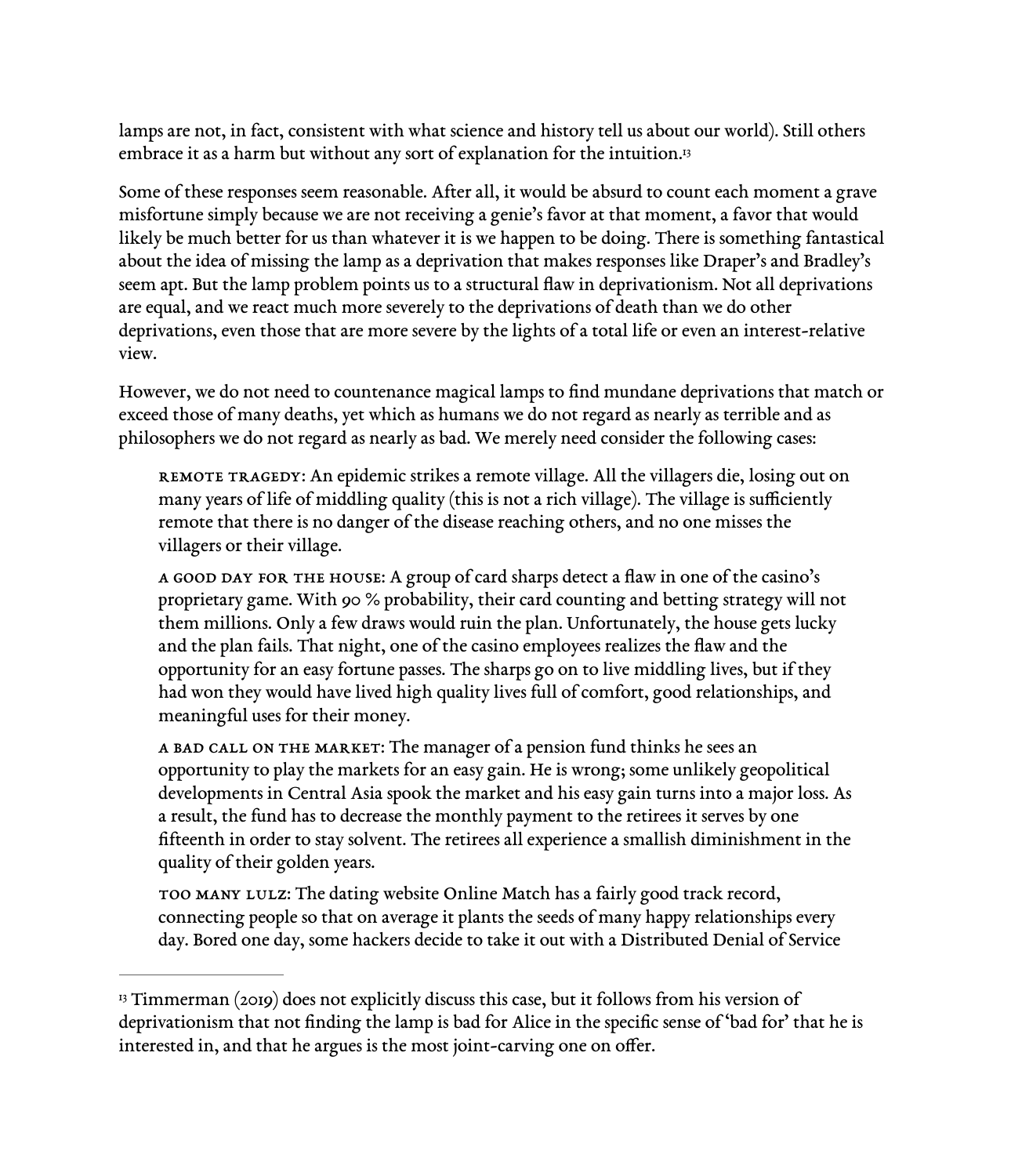attack. The website is off for 24 hours, and as a result lots people miss out on what would have been a happy relationship. None of them go on to fnd anyone.

We may stipulate, by flling in the appropriate numbers, that each of these cases results in deprivations of the same total disvalue. I have not provided numbers of my own in order to remain neutral on such difficult questions as how to aggregare welfare and how to trade various goods off against each other. The starting case, of course, is the frst one where people actually die. Each of the following cases provides some sort of contrast. The casino case involves a drop from what would have been a high level of well-being to something more middling; the retiree case involves a small drop in well-being spread over a large population; the dating case involves a loss not primarily in money (which, of course, is an instrumental good that may be used to gain or pursue fnal goods) but in relationships, plausibly a fnal good.

Even when we have flled in the cases so that the victims sufer deprivations of the same total disvalue, however that is reckoned, it should be clear that one of these is not like the others. remote tragedy is considerably worse. If we could prevent only one of these, that would be the one. And yet by deprivationist reckoning, they should be equivalent.

It will do no good to appeal to knock-on effects of remote tragedy as an explanation for why it is worse. There are none. Although usually the destruction of a village will prompt sadness among those who hear of it and mourning amongst those who knew the victims, there are no such considerations at play here. That is why remote tragedy is remote. Appeal to harms to people other than the victims has no purchase. The badness here is the badness of death alone.

Although these cases press on the same weak point in the deprivationist theory that the lamp case does, they have advantages that the lamp case lacks. Rather than being fantastical events, they are all quite mundane. Casinos exist; stock markets go down; dating websites go down. Events like these happen all the time, and even though they infict as much or more deprivationist harm upon their victims as death does, we do not count them as nearly as bad. Moreover, the goods that the people on the wrong end of those events are deprived of are ordinary goods: money, relationships, achievements, meaning.

I think this shows the inadequacy of deprivationist responses to the problem. It would be odd, as Bradley suggests, to think that it is ftting to respond in one way to a deprivation of some suite of goods due to death in one way and to an equally valuable suite of those same goods (perhaps, if we contrived the case carefully, the exact same suite of goods) due to a stock market crash, bad run at a casino, or the a website going down.

Furthermore, in some of the cases I've given, Draper's requirement that the harmful deprivations be those that the victim reasonably expected to receive is fulflled. The card sharps reasonably expected to beat the house; the stock manager reasonably expected to do well, the pensioners reasonably expected that their benefts would not decrease, and the lovers-that-weren't reasonably expected at least that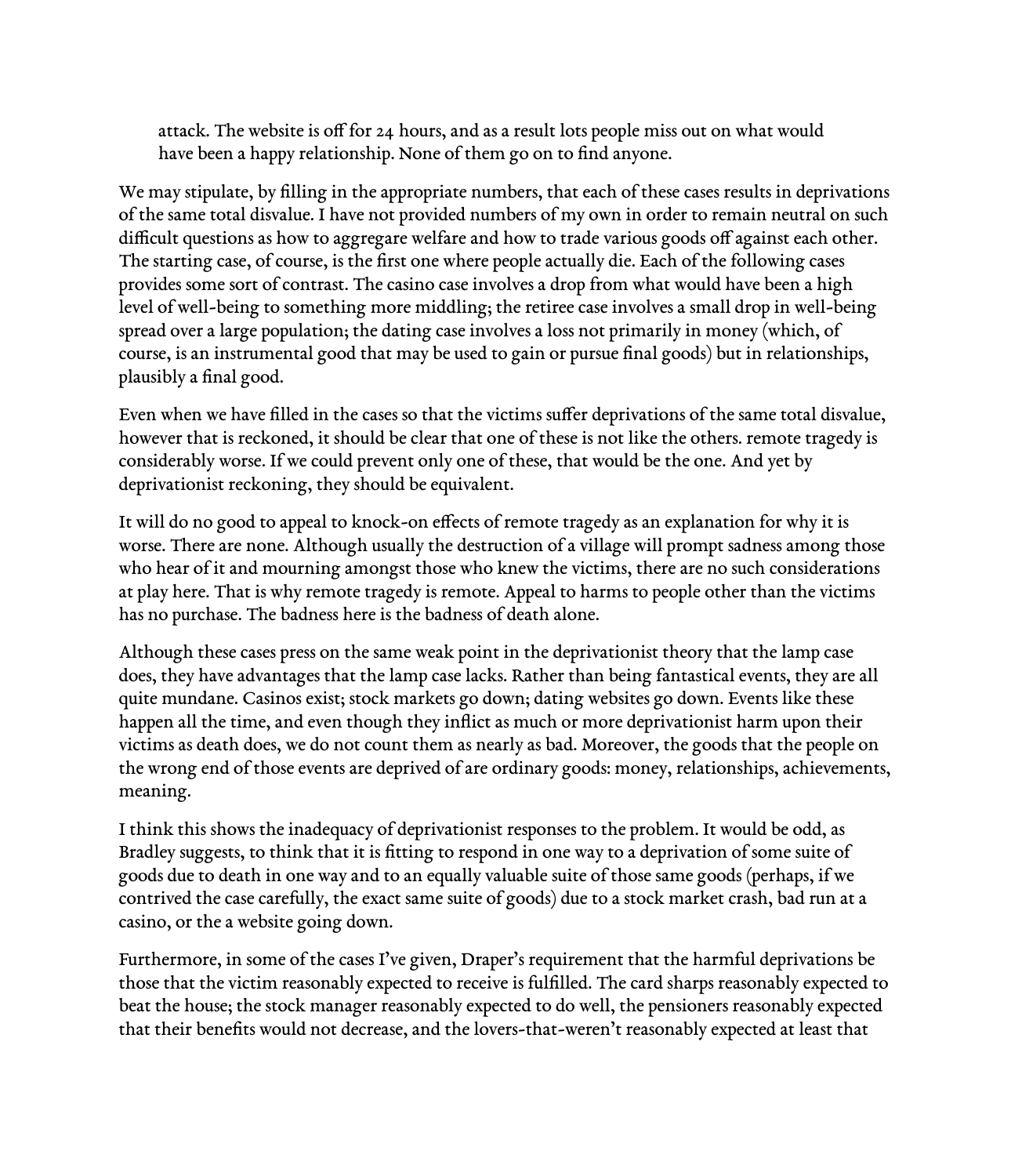the website would not be down. Since we are not relying on the fantastical or implausible, responses that trade on the fantasticality or implausibility of fnding a magic lamp are no longer available.

#### 3.1.2 Generalization

This faw is not unique to deprivationism. It infects any extrinsicalist instrumentalist account of death's harm. How? Since the disvalue in an extrinsicalist instrumentalist view comes about because of a death's relation to other things - such as potential goods, plans, desires, etc - we should be able to fnd examples of events other than deaths that stand in a similar relation to those same things. We can then compare cases where those events occur but no one dies, and compare them to cases where there are deaths. That is essentially what the series of cases in §3.1.1 does for deprivationism. If what we have seen is representative, then we can predict that as above the death events will seem worst.

<span id="page-8-1"></span>In fact, there is a body of research in psychology that confrms this prediction. Life is what psychologists call a "sacred value," and one of the characteristics of a sacred value is resistance to equivalences and tradeoffs.<sup>[14](#page-8-0)</sup> Thus we can expect that examples of events where lives are lost will consistently be viewed as worse than examples of events where other instrumental goods are lost, even when - by deprivationist lights - the other goods lost are of greater value than the lives.

### 3.2 Against Intrinsicalist Views

With the most common kind of extrinsicalist view out of the way, we will take a detour through intrinsicalist views before discussing views where the harm of death is extrinsic but fnal. We will do so because a discussion of death's intrinsic properties and why its harm cannot be among them will teach us some lessons that will become important in discussing the extrinsicalist fnal view. It will turn out that, if death is harmful, it is harmful partially in virtue of the arrow of time, and this will be signifcant throughout the rest of the discussion.

### 3.2.1 The Case for an Intrinsicalist View

At frst glance, there's a strong case for regarding the harm of death as intrinsic. This comes from comparing the behavioral-motivational profle of our approach to death with that of the classic intrinsic harm: pain. We regard pain as harmful in itself. We do not avoid pain in order to avoid some other harmful thing that accompanies pain. We expend other general-purpose intrumental goods like money in order to avoid pain. We do not tend to trade pain of against extrinsic harms, unless doing so serves to gain us intrinsic goods or helps us to avoid other intrinsic harms.

Likewise with death. We do not typically avoid death in order to avoid other unpleasant things; we typically avoid death because we do not want to die. In fact, we make considerable sacrifces to avoid death. We are not as a general rule willing to trade dying off to obtain other self-regarding goods

<span id="page-8-0"></span><sup>&</sup>lt;sup>[14](#page-8-1)</sup> Tetlock et al (2000).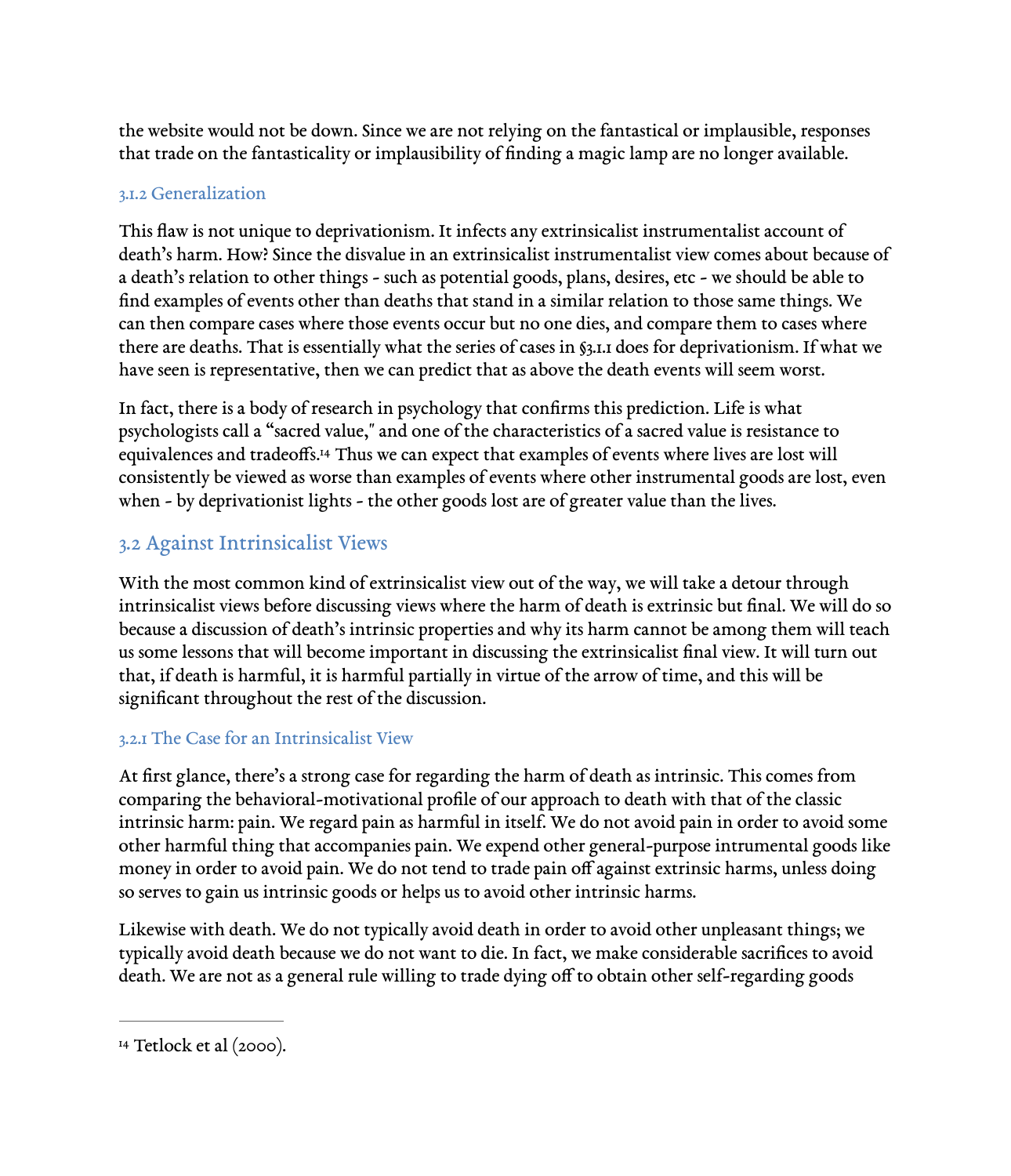(although we may for other-regarding goods); it's difficult to pay someone to die, unless the money goes to some other person like a family member or friend. In fact, death is one of the few harms that we will trade pain, even considerable pain, to avoid. We behave as if death itself is bad, not as if there is something that tends to accompany death that we wish to avoid by avoiding dying.

This suggests, but does not demand, that death's harm is inherent to dying. The natural frst step in looking for something bad about dying is to look at the intrinsic properties of death itself. To this investigation we now turn.

### 3.2.2 Intrinsicality

It is notoriously tricky to say what makes a property intrinsic. The contemporary discussion of intrinsicality begins with Lewis and Langton (1998). In an earlier exchange, Jaegwon Kim (1982) had suggested a defnition of intrinsicality in terms of accompaniment: a property is intrinsic just in case it can be instantiated by an object that is all alone, i.e. the only thing that exists. Lewis (1983) replied that 'being alone' is not intrinsic, but it obviously fts the defnition.

Lewis and Langton argued that with some work, Kim's defnition could be modifed into something satisfactory. In order to do so, they introduce the idea of a property being independent of accompaniment. A property is independent of accompaniment just in case four cases are met: it can be instantiated alone, it can be instantiated while accompanied, a lonely thing can fail to instantiate it, and an accompanied thing can fail to instantiate it.

This does well on the easy cases. Intuitively intrinsic properties, like shape properties, are rightly classifed as intrinsic. And intuitively extrinsic properties, like 'being alone,' are rightly classifed as extrinsic. However, independence from accompaniment alone is not good enough. As Lewis and Langton noted, certain disjunctive properties will still cause trouble. For example, 'being cubical and alone or non-cubical and accompanied' is independent of accompaniment, but intuitively not intrinsic. In order to deal with cases like it, they invoked the notion of naturalness in an efort that is widely considered a failure.

However, recent work on intrinsicality has still found the idea of independence from accompaniment useful. In particular, Witmer et al (2005) have made it the core of an analysis of intrinsicality that seems well suited to our context. Witmer et al begin, not with intrinsic properties, but with *having a property in an intrinsic way*. Since we are dealing with a property (value) that can be both intrinsic and extrinsic, this is a useful notion to have on hand. They defne having a property in an intrinsic way as follows:<sup>[15](#page-9-0)</sup>

<span id="page-9-1"></span>INTRINSIC WAY: something has a property in an intrinsic way just in case  $(i)$  that property is independent of accompaniment, and (ii) any other property in virtue of which it has that property is

<span id="page-9-0"></span><sup>&</sup>lt;sup>[15](#page-9-1)</sup> Witmer et al (2005 p. 333).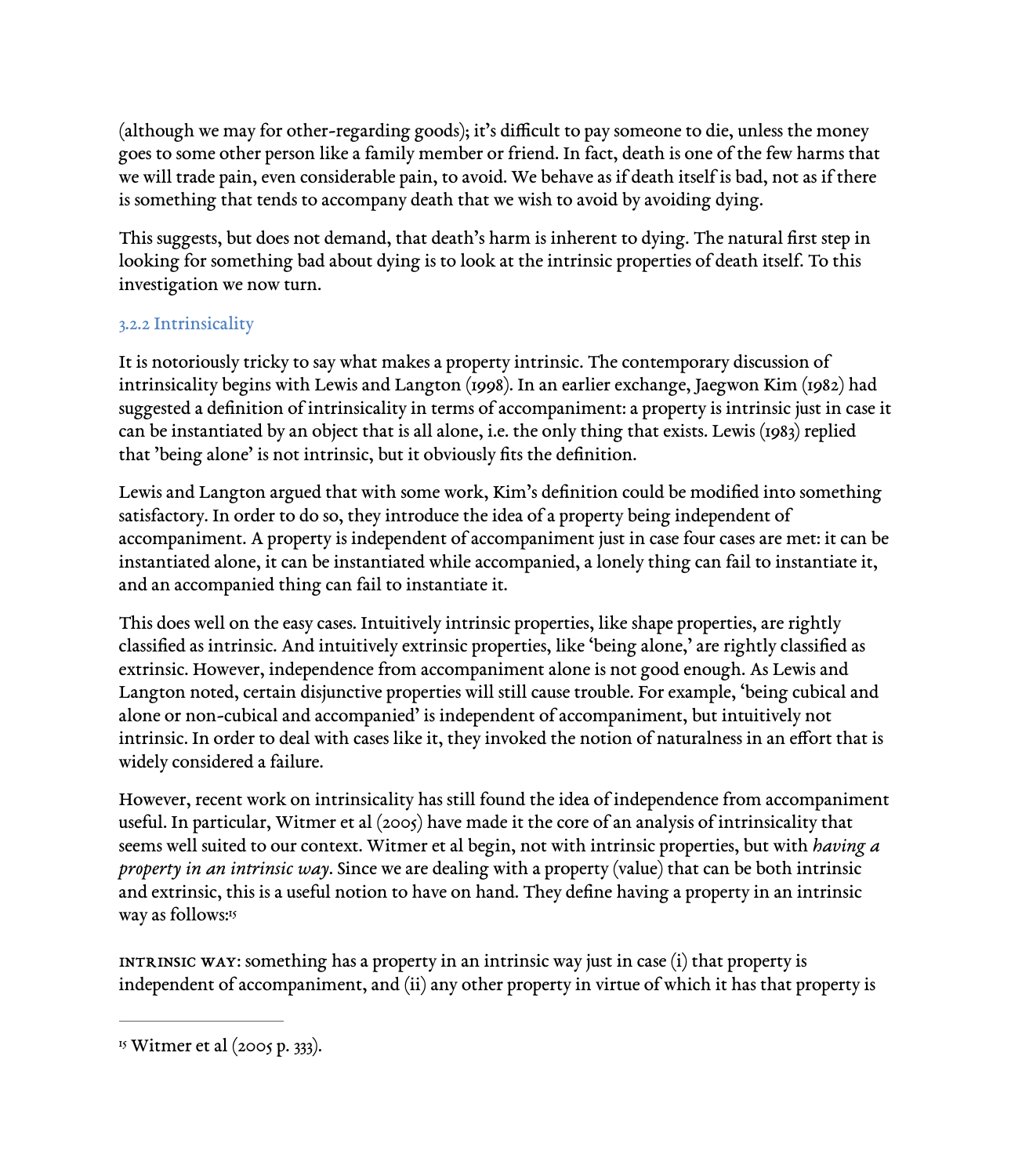also independent of accompaniment

They then defne an intrinsic property as one that such that all possible instances of it are had in an intrinsic way.

This may be adequate for the project of identifying the purely intrinsic properties. But in our case, we are interested in what it is to have a property like value that can be either intrinsic or extrinsic. The idea of having a property in an intrinsic fashion is useful, but we will need to relativize all of the defnitions to instances of that property rather than to properties *simpliciter*.

This begins with independence of accompaniment. Lewis and Langton defned what it is for a property to be independent of accompaniment; how would this relativize to some object having a property independent of accompaniment? A frst pass simply takes the Lewis and Langton defnition and inserts relativizations:

instance independence a: some object having a property is independent of accompaniment just in case: (i) the object has the property (ii) it can have that property while lonely, (iii) it can have that property while accompanied, (iv) it can lack that property while lonely, and (v) it can lack that property while accompanied.

This defnition will work for some paradigm cases. When I am lying down, my shape is more-or-less straight. If I were the only thing in the world, it would still be more-or-less straight. But I can sit up, and doing so would make my shape bent. If I were the only thing in the world, it would still be bent. So it looks my instantiating my shape-properties fts instance independence'.

However, as it stands, this is not an adequate adaptation of the Lewis and Langton defnition. I might have some of my intrinsic properties independent of accompaniment (and in fact this is likely the case with value properties), in which case they will fail clauses (iv) and (v) of the definition on account of my being unable to lack them. This suggests that we might be better off without those clauses, leading us to a second pass:

instance independence b: some object having a property is independent of accompaniment just in case: (i) the object has that property (ii) it can have that property while lonely, and (iii) it can have that property while accompanied.

This defnition now does not exclude essential properties from being had intrinsically. But it errs in the opposite direction: it now counts every essential property as being had independent of accompaniment, since a thing must have its essential properties whether or not it is accompanied. The original defnition avoided this problem by allowing all possible instances of a property to count when testing for Lewis and Langton's clauses (iii) and (iv). Perhaps by borrowing this strategy, we can avoid the issue.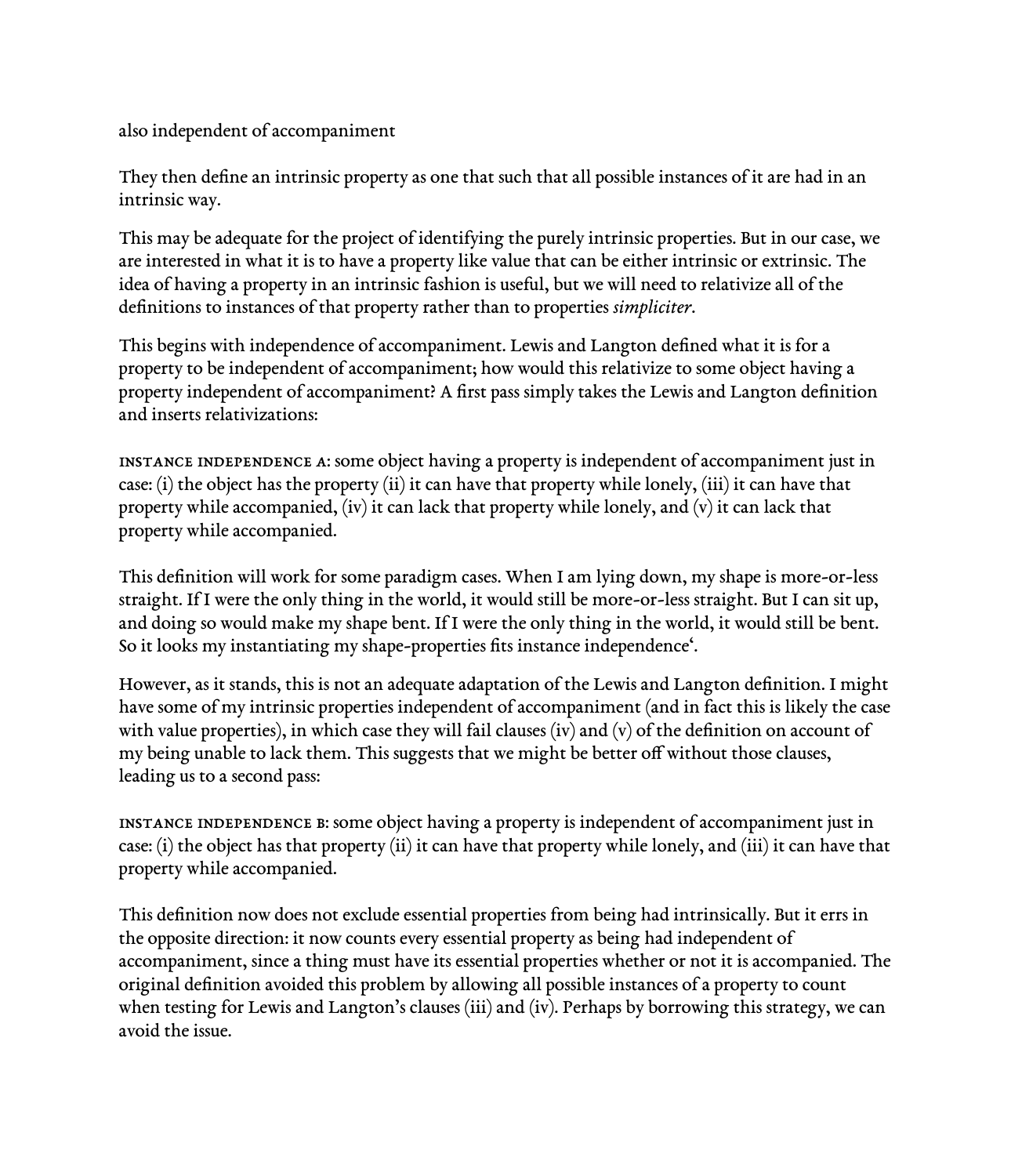instance independence c: some object having a property is independent of accompaniment just in case: (i) the object has that property (ii) it can have that property while lonely, (iii) it can have that property while accompanied, (iv) something can lack that property while lonely, and (v) something can lack that property while accompanied

Now we have a defnition that looks well suited to handle essential properties. Unlike our second pass, it does not reckon every essential property as had independent of accompaniment. But it leaves the possibility open.

With a notion of independence of accompaniment that applies not to just to properties in general but to particular instances of property-having, we can now adapt the second step of the Witmer et al analysis of intrinsicality.

instance intrinsicality: an instance of object having a property is in an intrinsic way just in case (i) the object having that property is independent of accompaniment, and (ii) for any other property such that the object has the property in virtue of it, the object has that property independent of accompaniment

Like the Witmer et al defnition, this will ft both the paradigm cases and the problem cases. And it will allow us to test for when something has a property intrinsically, which will allow us to explore what (if any) properties a death has intrinsically.

### 3.2.3 The Intrinsic Value-Properties of a Death

The central question for an intrinsicalist view of death is to fnd an answer to the question: "what are the intrinsic properties of a death, and is it reasonable to count 'harm' among them?" Now that we have a working defnition for when something has a property intrinsically, we can begin to answer this question. And it begins by thinking about what a death is.

A death is the ending of a life. That tells us several things. First, a death is an *event*. The ontology of events is contentious, and we do not need to take a stand here, but it means that to think sensibly about what properties an event would have alone we must assume that we can think sensibly about lonely events. Second, a death sits at one temporal boundary of a sequence of events, a life. We can think of a life as a four-dimensional complex event that traces through spacetime. Crucially, a death sits at the *later* boundary of a life. The early boundary of a life, if one there be, is a birth. On the assumption that there is some harm in dying, this asymmetry is axiologically signifcant. Whatever else it may be, one's birth is not itself a harm. This means that the harm of death partly depends on the arrow of time.

The point here is related to what is known as the Lucretian "symmetry" argument. Lucretius argued that death is not harmful because birth is not harmful and there is an axiological symmetry between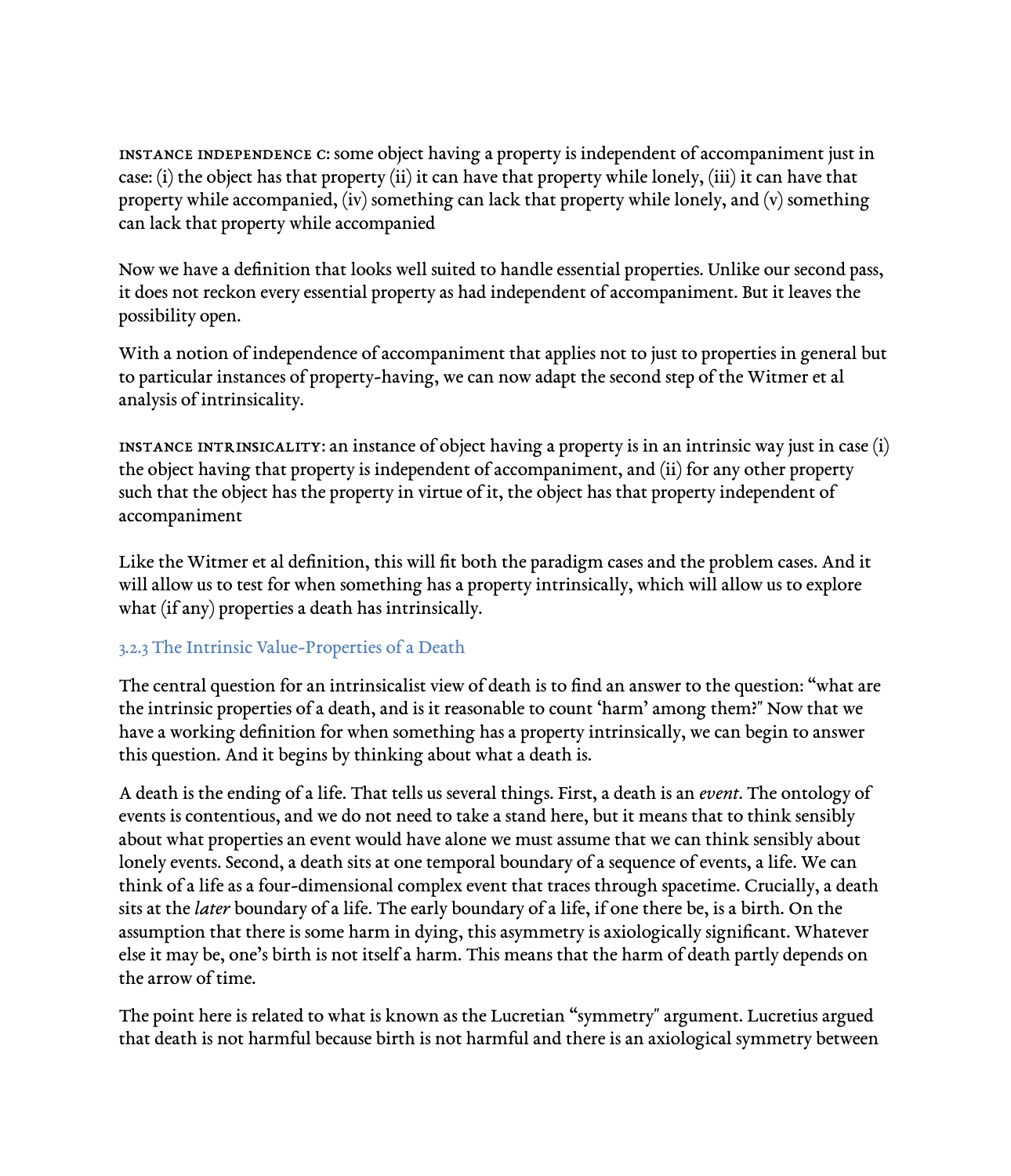<span id="page-12-2"></span>death and birth. I am going to proceed on the assumption that this premise is false, and that there is anaxiological asymmetry between birth and death.<sup>16</sup> Since the arrow of time is the difference between the earlier and later temporal boundaries of a life (it determines which is earlier and which is later), the arrow of time must partially ground this asymmetry.

What is the arrow of time? We can see the arrow of time in many things. At a physical level, things tend toward equilibrium. Gasses expand to fll open spaces; they do not bunch up in a corner. Entropy increases. Causes precede their effects. We have reliable memories but not reliable foresight, departments of history but not departments of prophecy. Time, unlike space, has a directionality to it.

<span id="page-12-3"></span>Why does time have this feature? Nothing in our standard fundamental physical laws requires it. An intriguing proposal reduces Time's Arrow to the probabilities of statistical mechanics, plus the hypothesis that our universe began in a low entropy state.<sup>[17](#page-12-1)</sup> The details of this proposal aren't important; what matters is that the arrow of time itself depends on facts about the entropy of the boundary conditions of the universe and the physical grounds of the probabilities of statistical mechanics. When we place a death alone in a world, these things do not plausible come with it. But without them, there is no arrow of time. Without an arrow of time, there is no death. There are merely axiologically symmetric endpoints to a life.

It is difcult to imagine what it would be like to live a life absent a direction to time. Much of how we conceive of ourselves involves before-and-after thinking. But we might be able to draw some inspiration from how we think of ourselves in space. Space, unlike time, has no inherent directionality. There is no absolute up or down, left or right. Our perception of these directions is relative. From the perspective of someone living in the United States, people living on the other side of the world are upside down, and vice versa. When Neil Armstrong stood on the moon, 'up' for him was very diferent than when he was on earth. More importantly, we do not attach axiological signifcance to any of the boundaries of our life in spacelike dimensions. 'The high point of a life' may occasionally serve as a metaphor for its best period, but it is not, except by accident, the literal boundary of the life in any of the spacelike dimensions.

If the way we perceive the spatial boundaries of our existence is a guide to how we would perceive its temporal boundaries if time, like space, had no inherent direction, then it looks like we cannot divorce the badness of death from the arrow of time. Consequently, death does not have its valueproperties intrinsically because it does not have them independent of accompaniment. It must be accompanied by the physical grounds for the arrow of time. While the exact nature of those grounds is disputed, it is plausible that they involve the physical grounds of statistical mechanics and/or the entropy-properties of the boundary conditions of the universe. Not things that we will fnd when we

<span id="page-12-0"></span><sup>&</sup>lt;sup>[16](#page-12-2)</sup> Kamm (1988).

<span id="page-12-1"></span>Albert (2002), Loewer (2012), Chen (Forthcoming). [17](#page-12-3)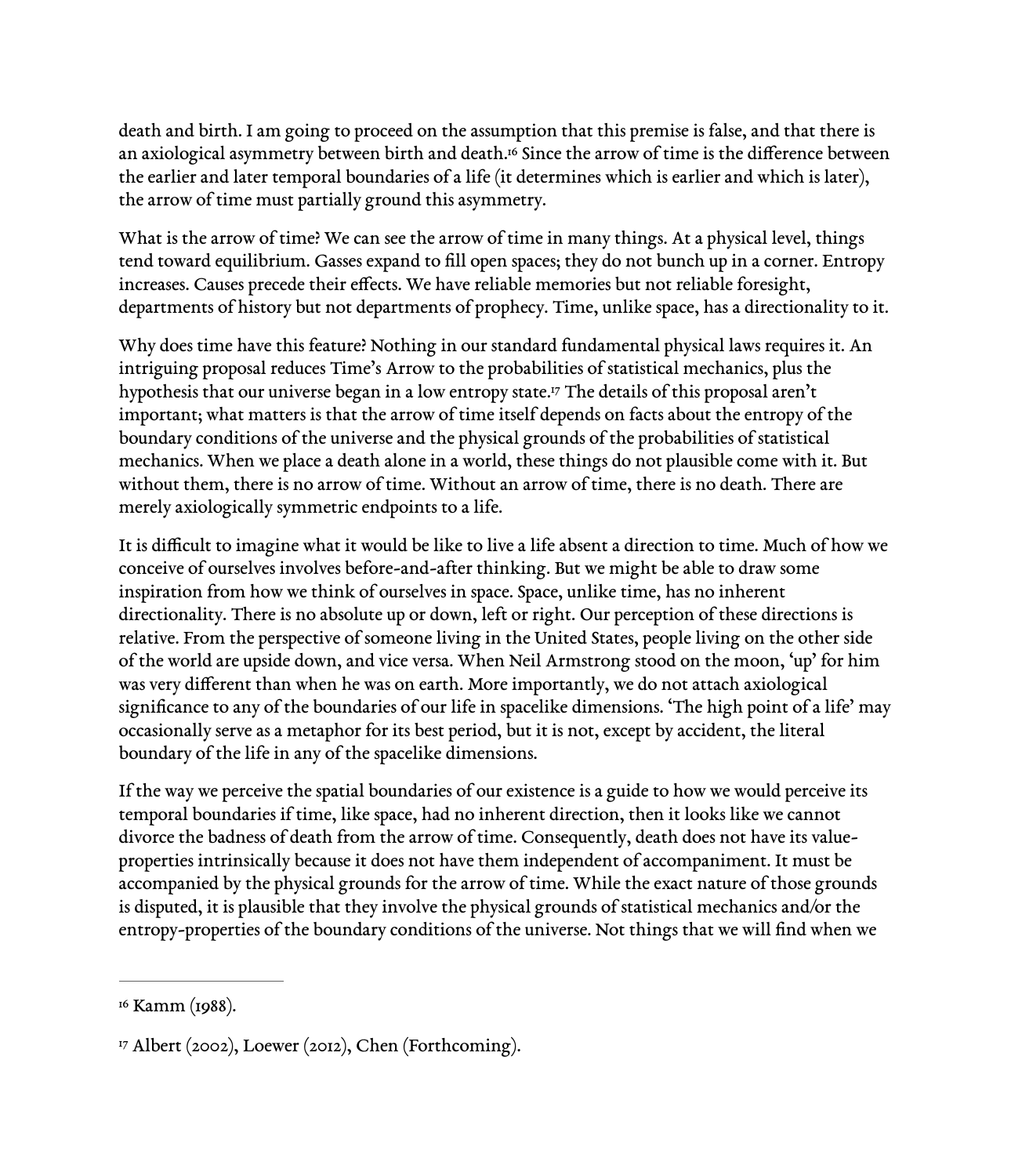consider a death alone. So death's harm cannot be intrinsic; the arrow of time is required to create the birth/death asymmetry.

Before we depart this discussion, it's worth anticipating an objection. One might be tempted to object that I have assumed a controversial four-dimensionalism about persons. According to the four dimensionalists, persons are 4D spacetime worms (or series of stages, but we can ignore that wrinkle) that exist at specifc times by having temporal parts at them. This is indeed controversial metaphysics, but I have not assumed it. I am assuming that *lives* are four-dimensional events spread out in time. But I have said nothing about the relationship between persons and lives. For all I have said, persons might be 4D worms spreaded through the extended events we call lives, or they might be 3D objects that sweep through their lives without having parts at different times. On that I am neutral.<sup>[18](#page-13-0)</sup>

### <span id="page-13-1"></span>3.3 Against Extrinsicalist Final Views

Now that we have explored the relationship between the harm of death (if any there be) and the arrow of time, we are in a position to evaluate proposals where the harm of death is extrinsic but fnal. This view incorporates many of the insights we have already encountered. Unlike instrumentalist views, it is not vulnerable to parody cases where it predicts that a number of deaths are both quantitatively and qualitatively equally as bad as other losses of instrumental value as might be found in a casino or a stock market. Unlike intrinsicalist views, it concedes that death does not have its harm independent of accompaniment. A defender of the extrinsicalist fnal view can acknowledge that a death has its value properties partially in virtue of the arrow of time. This makes it the most challenging account of the badness of death for an Epicurean to deal with.

How might we object to an extrinsicalist fnal view? One line of objection might co-opt a common argument for extrinsicalist instrumentalist views: the fact that not all deaths are equally bad for the ones who die. The death of someone who has lived a full life, seen their great projects to successful conclusion, and can look forward only to diminished capacities may still be bad for them, but the death of a young person in the prime of life with many hopes and dreams unpursued and unfulflled seems worse for them. If death is a fnal bad, this kind of asymmetry is a mystery. Unlike pain, deaths do not come in duration or intensity, so a view according to which not all deaths are equal but death is a fnal harm has some explaining to do. It already must dismantle many of our intuitive judgments about death's harm. Why not one further, the judgment that death is a harm?

Another line of argument might point to some of the things that turn out to ground the harm of death as providing a bad explanation. We might begin this objection by noting that if the extrinsicalist fnal view is true, we get some odd counterfactuals, such as: if the initial entropy of the

<span id="page-13-0"></span><sup>&</sup>lt;sup>[18](#page-13-1)</sup> I have spoken as if *presentism* about time is false, by characterizing lives as complex 4D events spread out in spacetime. But that is just for ease of exposition. Taking the time we could translate everything into presentism-friendly terminology.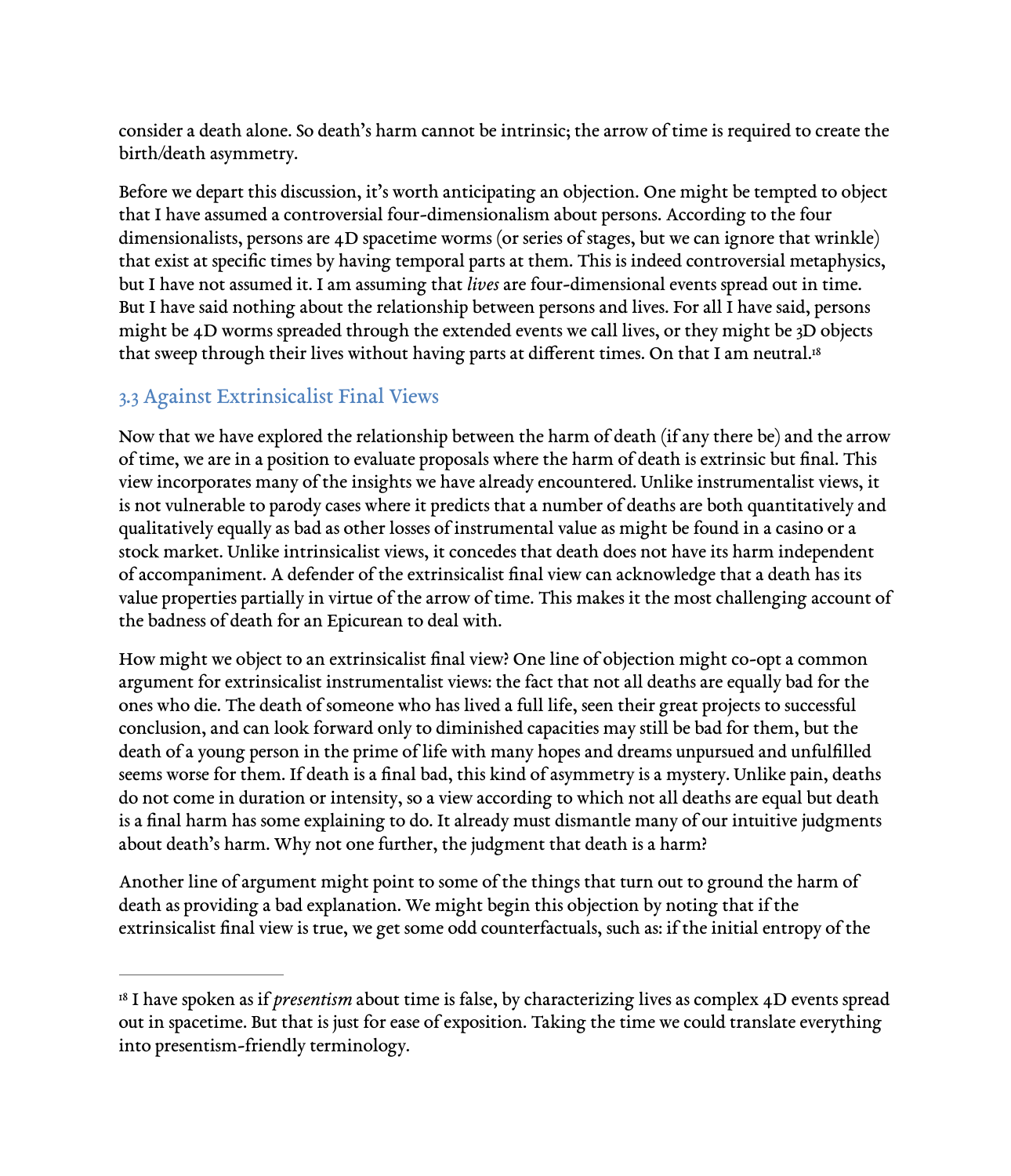universe had been much higher, my death would not be harmful. This is because the arrow of time is partially explained by the initial entropy of the universe, and the harm of my death is partially explained by the arrow of time. Odd counterfactuals are often the canary in the coal mine for bad explanations. It is part of the role of explanations to explain not only what does happen, but what would happen under plausible suppositions. When these start going wrong, it's a clue that we haven't quite gotten the explanation of the actual phenomenon right. And yet if an extrinsicalist fnal view is right, the badness of death is explained by the arrow of time. Might we then instead reject the proposal which ties the arrow of time to statistical mechanics and the entropy at the boundary conditions of the universe? It is controversial. But other substitutes are not much better. One rival, for instance, simply takes the arrow of time as a brute fact about the universe[.](#page-14-0)<sup>[19](#page-14-0)</sup> This adds mystery to mystery. Another takes it as a feature of how similarity works in evaluating counterfactuals.<sup>[20](#page-14-1)</sup> This will support similarly support strange counterfactuals about how, were the behavior of 'would' in English somewhat diferent, my death would not be harmful. Another wrong explanation.

<span id="page-14-3"></span><span id="page-14-2"></span>Alone, neither line of argumentation is conclusive. Advocates of the view could fnd ways to explain or explain away the intuition that some deaths are worse than others. They could also appeal to the controversial nature of attempts to account for the arrow of time, holding out for future research to provide a solution that does not give rise to the odd counterfactuals that point to it as a bad explanation for the harm of death. But these moves together seem a signifcant cost. They leave the view holding that death is an extrinsic fnal harm, but that we neither have a good grasp on which properties in the world are those in virtue of which it is a harm nor on what about death, beyond its seeming harmful, our account of death's harm is in a good position to explain. We have at best a pyrrhic victory.

## 4. Conclusion

Thus concludes our exploration. We have mapped out the possible kinds of value property into four categories: extrinsic instrumentalist, extrinsic fnal, intrinsic instrumentalist, and intrinsic fnal. In each category we have searched for a harm associated with death that is ft to play the role death plays in our moral theorizing and emotional lives. We found none. We are not exactly in a position to say, with the strongest form of Epicureanism, that death has no harm whatsoever associated with it. But the harms we have found are mundane, unconcerning in contexts that do not involve death. Perhaps

<span id="page-14-0"></span><sup>&</sup>lt;sup>[19](#page-14-2)</sup> Maudlin (2007).

<span id="page-14-1"></span> $20$  Lewis (1979).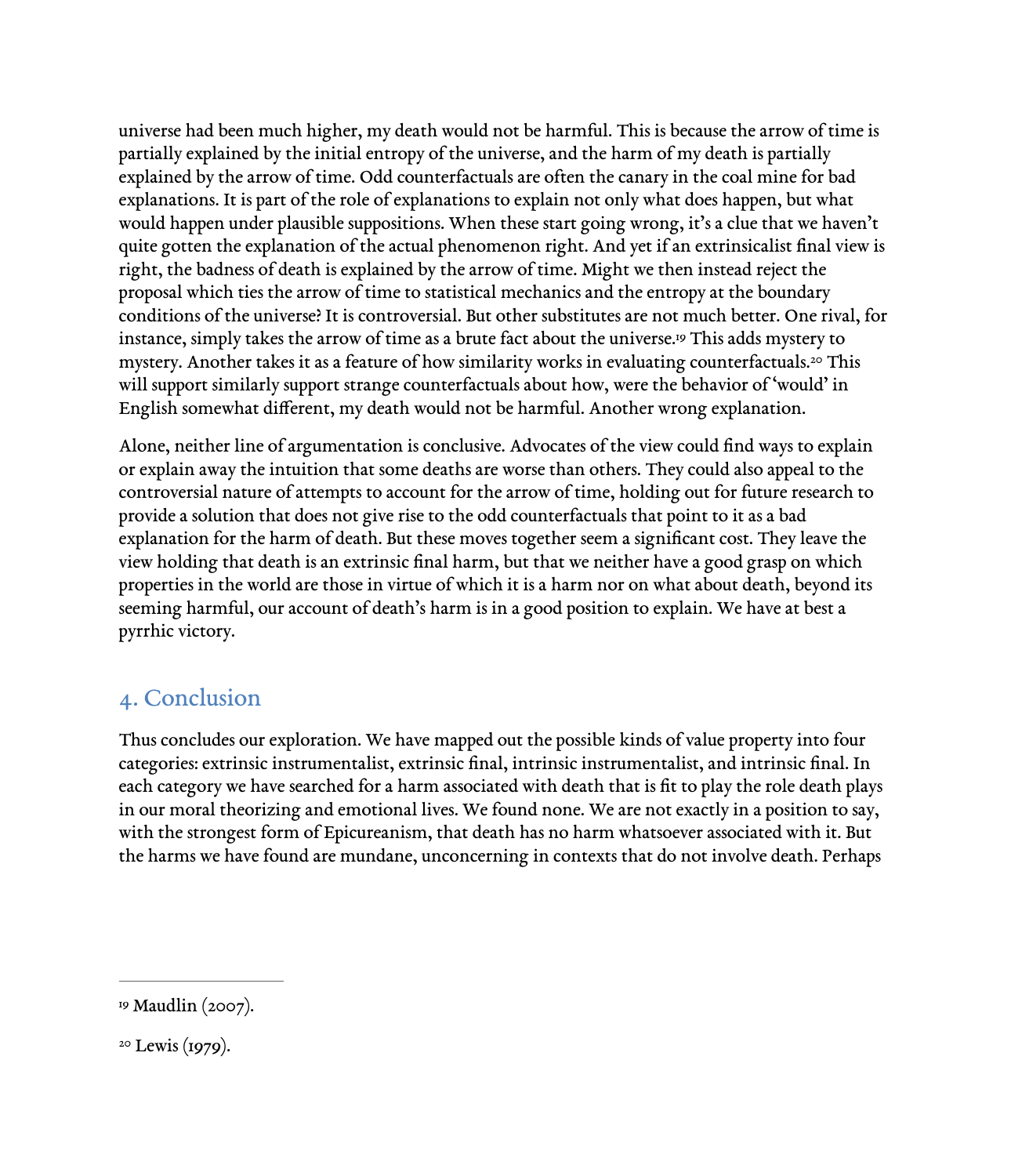<span id="page-15-1"></span>they prevent us from saying that death is nothing to us. But if they are all that's bad about dying, we should fnd death's shadow considerably lightened.[21](#page-15-0)

<span id="page-15-0"></span><sup>&</sup>lt;sup>21</sup>Thanks are due to the following for helpful comments and conversations: Jimmy Goodrich, Michael Rabenberg, Ewan McGregor, Ryan Darr, the editors of this volume: Sara Bernstein and Tyron Goldschmidt, and audiences at the Princeton University Center for Human Values and the Princeton Values Forum.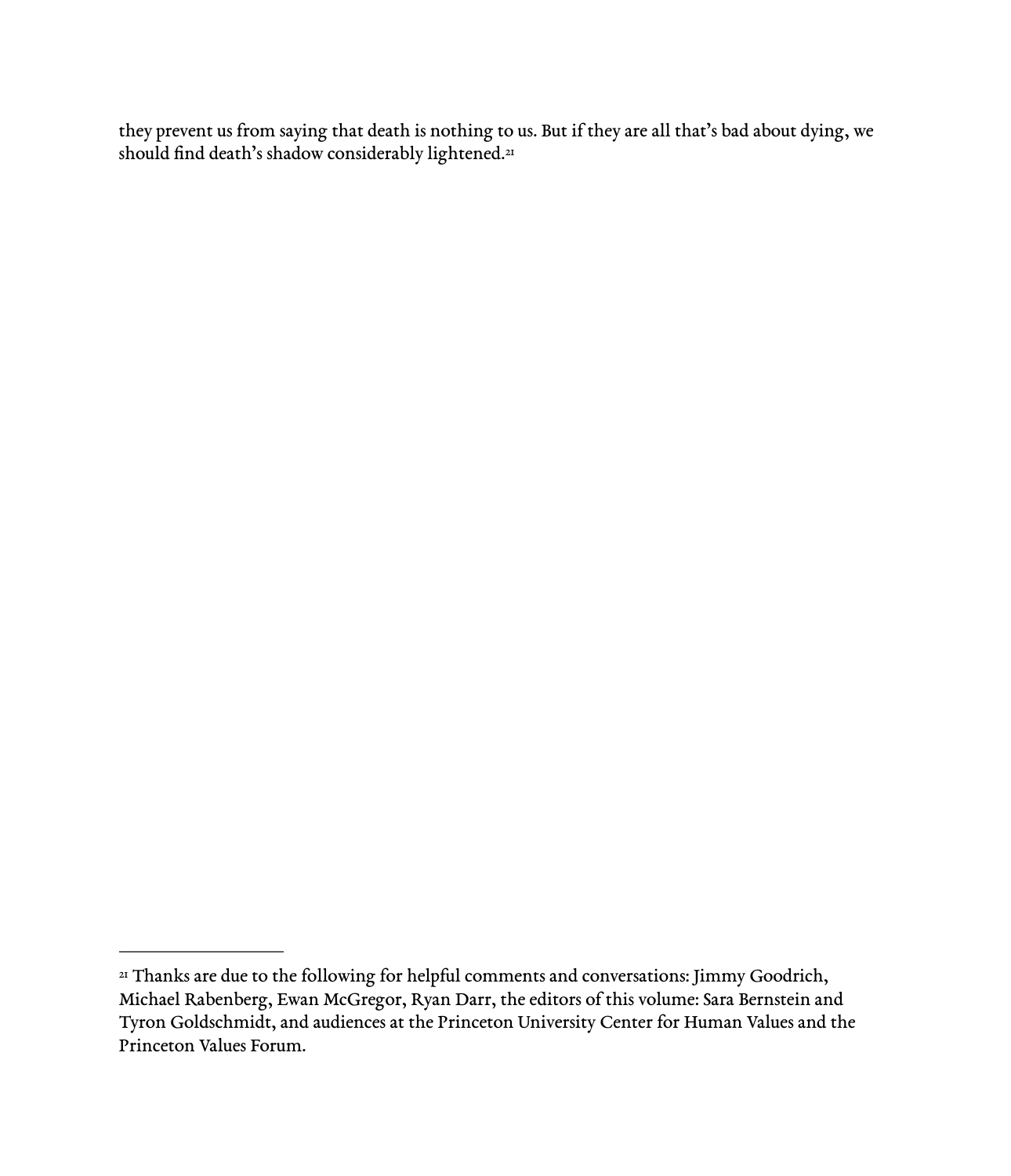Works Cited

- 1. Albert, D. 2002. *Time and Chance.* Cambridge: Harvard University Press.
- 2. Bradley, B. 2009. *Well-being and Death.* Oxford: OUP.
- 3. Broome, J. 2012. "The Badness of Death and the Goodness of Life." *The Oxford Handbook of the Philosophy of Death*. Edited by Ben Bradley, Fred Feldman, and Jens Johansson. pp. 218-33. Oxford: OUP.
- 4. Chen, E. Forthcoming. "Time's Arrow in a Quantum Universe: On the Status of Statistical Mechanical Probabilities." *Statistical Mechanics and Scientific Explanation: Determinism, Indeterminism and Laws of Nature*. Edited by Valia Allori. Signapore: World Scientifc.
- 5. Climenhaga, N. 2018. "Infnite Value and the Best of All Possible Worlds." *Philosophy and Phenomenological Research* 97: pp. 367-392.
- 6. Draper, K. 1999. "Disappointment, Sadness, and Death." *The Philosophical Review* 108 (3): pp. 387-414.
- 7. Feldman, F. 1991. "Some Puzzles About the Evil of Death." *The Philosophical Review* 100 (2): pp. 205-27.
- 8. Feldman, F. 1992. *Confrontations with the Reaper.* Oxford: OUP.
- 9. Gorman, A. Forthcoming. "Taking Stock of the Risks of Life Without Death." *Exploring The Philosophy of Death and Dying: Classical and Contemporary Perspectives*. Edited by Travis Timmerman and Michael Cholbi. Routledge.
- 10. Kamm, F. 1988. "Why is Death Bad and Worse than Prenatal Existence." *Pacific Philosophical Quarterly* 69: pp. 161-4.
- 11. Kim, J. 1982. "Psychophysical Supervenience." *Philosophical Studies* 41 (1): pp. 51-70.
- 12. Korsgaard, C. 1983. "Two Distinctions in Goodness." *The Philosophical Review* 92 (2): pp. 169-95.
- 13. Langton, R. and D. Lewis. 1998. "Defning 'Intrinsic." *Philosophy and Phenomenological Research* 58 (2): pp. 333-345.
- 14. Lewis, D. 1973. *Counterfactuals* Oxford: Basil Blackwell.
- 15. Lewis, D. 1979. "Counterfactual Dependence and Time's Arrow." *Nou* 47 (3): pp. 453-466.
- 16. Lewis, D. 1983. "Extrinsic Properties." *Philosophical Studies* 44 (2): pp. 197-200.
- 17. Loewer, B. 2012. "Two Accounts of Laws and Time." *Philosophical Studies* 160 (1): pp. 115-137.